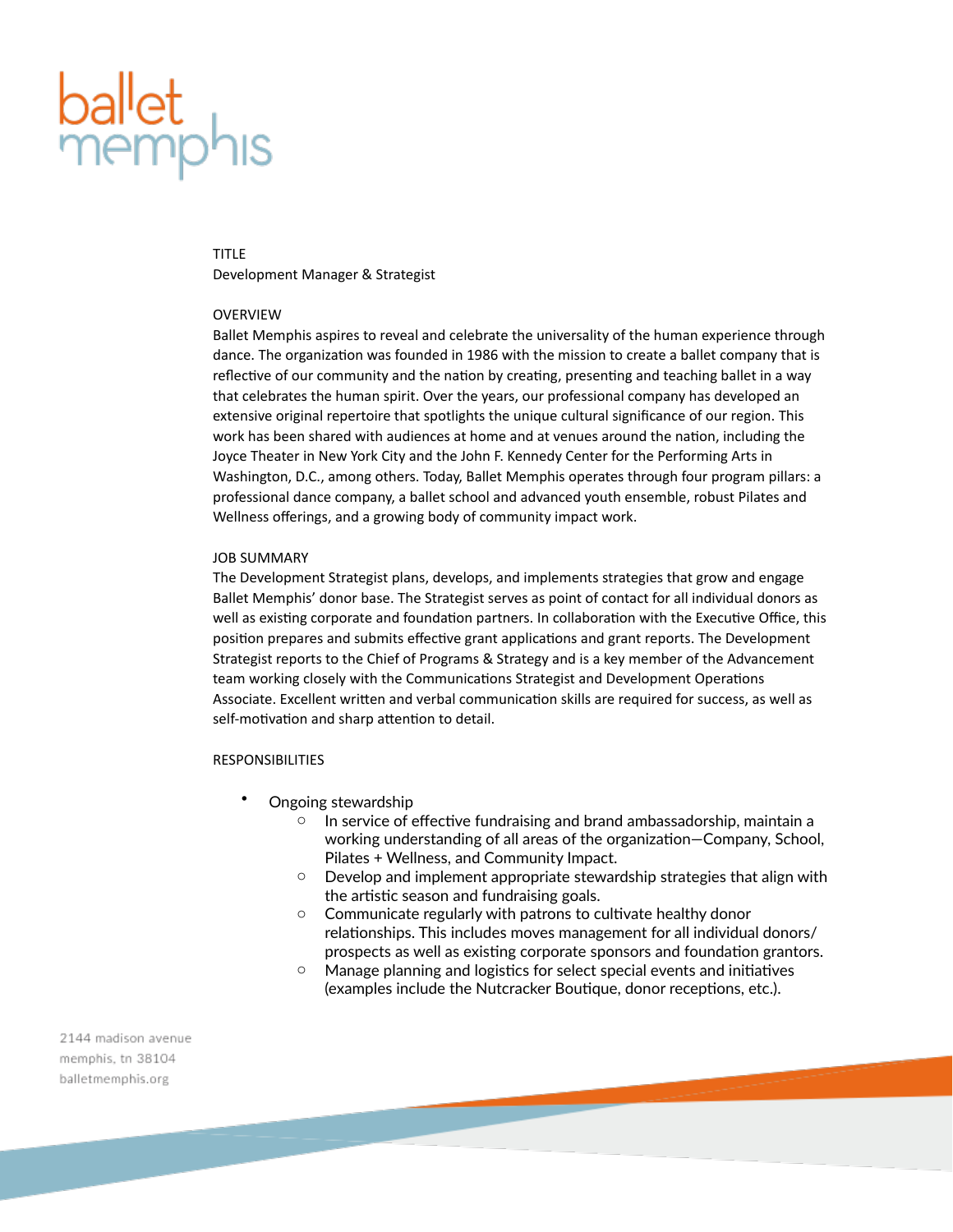

- o Attend regular season performances in the capacity of donor cultivation.
- o Collaborate with the Box Office to ensure effective stewardship of existing donors and provide additional support during peak times.
- **Fundraising** 
	- o Formulate and implement an effective annual fundraising plan focused primarily on individual donors, corporate sponsorships, and existing foundation donors.
	- o Provide both strategic thought partnership and moves management support to President/CEO and Artistic Director in cultivating new major donors.
	- o In close collaboration with the Executive Office, prepare and submit effective grant applications and grant reports.
	- o Collaborate with the Communications Strategist to develop effective fundraising-specific promotional materials and to help embed fundraising within the organization's brand.
- Board Administration (in close collaboration with the Executive Office)
	- o Help schedule and coordinate meetings of the Board of Directors and its committees.
	- o Gather and prepare appropriate reports and other documents for timely distribution.
	- o Record written minutes for board meetings.
	- o Support board communication through other duties as assigned.

# REQUIREMENTS

- Bachelor's Degree required
- 5+ years of relevant experience (some fundraising experience is a must; additional grant writing, sales, marketing, and/or event planning experience is a plus)
- **■** Must be highly proficient in Microsoft Office, especially Excel, Word, and Power Point
- **Donor database or similar database experience preferred (Raiser's Edge, Theater** Manager, Banner, Salesforce, Patron Manager, etc.)
- Passion for the arts, ballet or otherwise
- A writing sample may be requested as part of the interview process

Individuals who demonstrate the following traits will be especially successful in this role:

2144 madison avenue memphis, tn 38104 balletmemphis.org